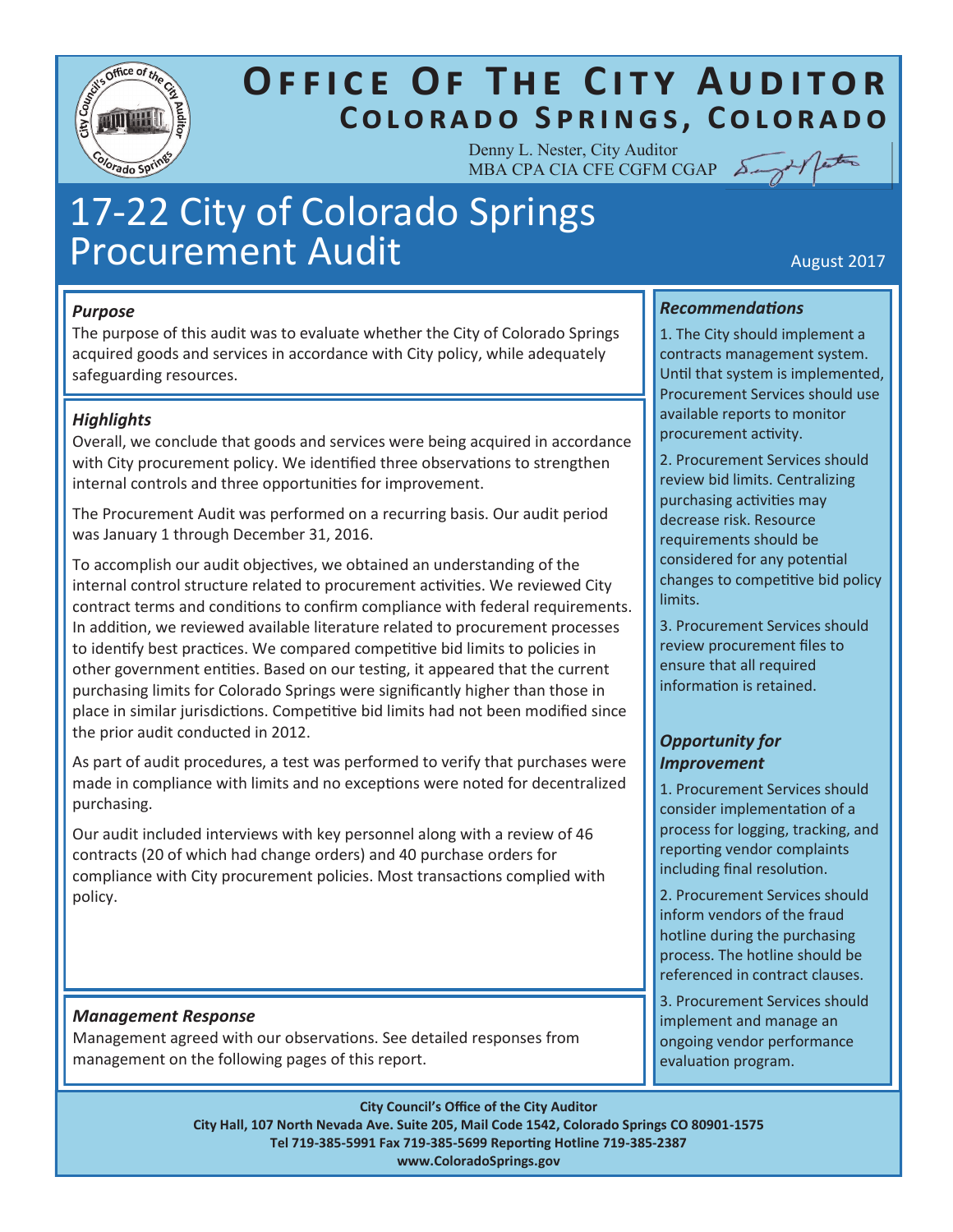# **17-18 CITY OF COLORADO SPRINGS PROCUREMENT AUDIT**

#### *Observation 1*

The contracting process relied on manual processes for workflow, approvals, document retention, and the processing of change orders. Visibility was limited related to the status of contracts. An electronic document management system was not in place to retain procurement documents.

The accounting system had limited functionality related to contracting. It did not provide reports of upcoming contract expirations, which would be beneficial to plan for solicitations or renewals. Procurement Services did not use specific reports to monitor expiring contracts. Management of the \$178M of contracts approved in 2016 merits a robust contracts management system.

When funding is available, we recommend the implementation of a contracts management system and document repository.

#### *Management Response*

We agree with the recommendation. The process of reviewing and purchasing a contracts management system was initiated by the previous Procurement Services Manager. The purchase of a contracts management system has been approved and it is expected that full implementation of the software will occur by 1st Quarter of 2018.

#### *Observation 2*

We reviewed the procurement policies for comparable municipalities and El Paso County. We reviewed the purchasing thresholds for each entity to determine the levels where no bids were required, informal bids were required, and formal bids were required. Based on our testing, it appeared that the current purchasing limits for Colorado Springs were significantly higher than the other entities we tested.

City Management was in the process of proposing lower thresholds over which bids are required. The Mayor's Office has approved proposed changes, but the changes had not yet been submitted to City Council.

#### *Recommendation*

Procurement Services should review bid limits. Centralizing purchasing activities may decrease risk. Resource requirements should be considered for any potential changes to competitive bid policy limits.

*Recommendation* 

spreadsheets.

The City should implement a contracts management system to serve as a

tool. Until a contracts management module is implemented, we recommend that Procurement Services utilize available

queries or track contracts using

document repository as well as a reporting



#### *Management Response*

We agree with the recommendation. Revisions to the procurement rules and regulations, including lower thresholds, are currently under review and final approval is anticipated by 4th Quarter 2017. When the new thresholds take effect, Procurement Services will revisit staffing resources to ensure compliance and will encourage the centralization of procurement by having contracting specialists or buyers facilitate informal purchases wherever possible.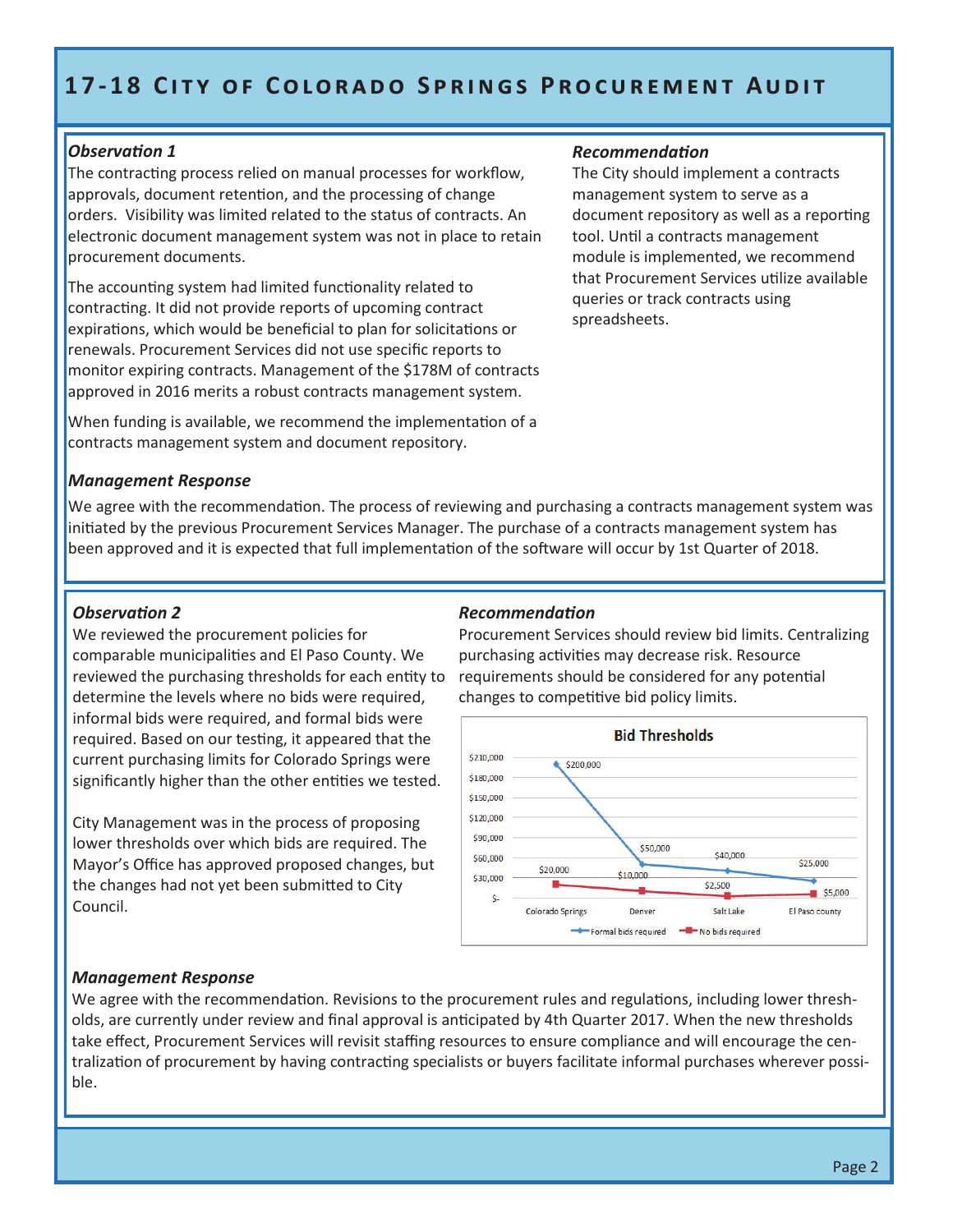# **17-18 CITY OF COLORADO SPRINGS PROCUREMENT AUDIT**

#### *Observation 3*

During our contract review, we found 5 instances out of 18 requests for proposal (RFP) did not have signed procurement integrity statements from RFP evaluation team members.

City Procurement Rules and Regulations, section 3-305.3, states, "Furthermore, all committee members shall read and sign the Procurement Integrity Non-Disclosure Statement prior to reviewing any of the received proposals. This statement serves as a briefing to each evaluator of the confidentiality that must be maintained while evaluating the proposals".

#### *Recommendation*

Procurement Services should review files for completeness, including signed procurement integrity statements. The importance of this statement should be noted during annual procurement training sessions.

#### *Management Response*

We agree with the recommendation. We will accomplish this via the implementation of a contracts management system, as noted in the response to Observation 1, requiring that proposal evaluators fill out an integrity form prior to evaluating proposals. The integrity forms will be retained along with other required documents and will be confirmed by the use of a contract file index completed by contracting specialists.

#### *Opportunity for Improvement 1*

Vendor complaints and inquiries were not documented to review for patterns, trends, and to ensure that they have been adequately addressed in a timely manner. This documentation would also facilitate periodic reviews by management.

Under City Procurement Rules and Regulations, several options for appeal were available to vendors that should be considered. Vendors may request a debriefing session to obtain more information about the basis for selection and award of the contract. Procurement rules also allowed the vendor to file a protest, which requires a written response from the Procurement Services Manager. Additionally, vendors could contact Procurement Services to make informal complaints.

#### *Management Response*

We agree with the recommendation. A system for documenting vendor complaints is anticipated by July 1, 2018. This will be a separate process from a protest which is addressed in the Procurement Rules and Regulations, section 4-105. The vendor complaint implementation process will include developing a written procedure specific to vendor complaints, updating the City website, and finally updating Procurement contract and solicitation templates.

#### *Recommendation*

The Procurement Services Department should consider implementing a process for logging, tracking, and reporting of vendor complaints including final resolution. The process could be facilitated via the Procurement Services portal on the City website.